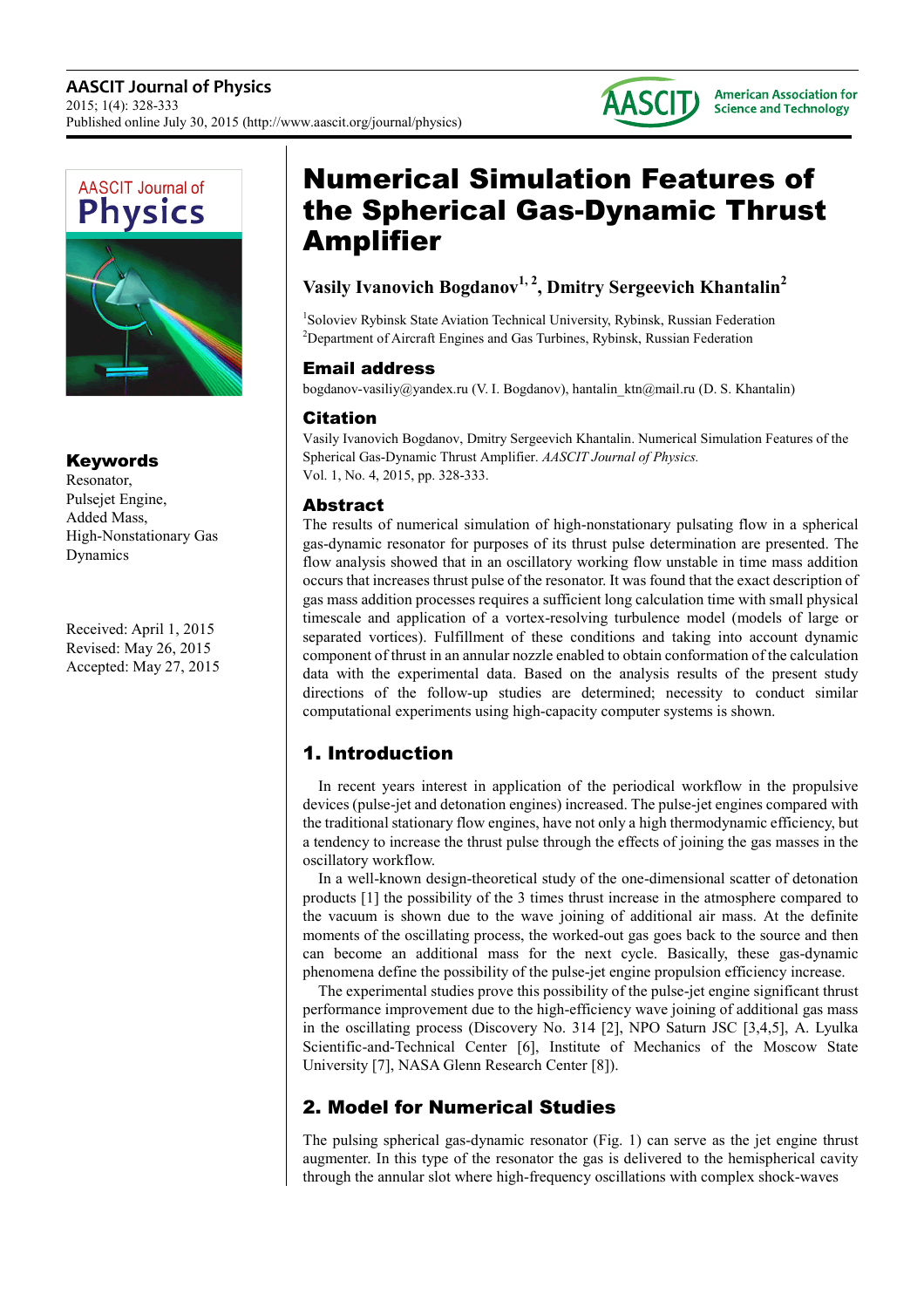structures are created.



*Figure 1. Spherical resonator geometry: 1 – annular nozzle throat; 2 – spherical resonator; 3 – discharge nozzle.* 

From the experimental data Scientific-and-Technical Center) under a certain combination of mechanical-geometrical relationships in the flow the thrust growth in the resonator compared to the ideal Laval nozzle can amount to 100% [6]. (A. Lyulka

### 3. Physico-Mathematical Model

Numerical investigations (ANSYS CFX) CFX) of the pulsating flow in the spherical gas-dynamic resonator (thrust augmenter) were conducted isothermal tests at NPO Saturn (Rybinsk) [9]. Calculations have been done for the resonator geometry and the boundary conditions at which up to 12 12 % specific thrust increase versus the ideal Laval nozzle was obtained by experiments.

Insufficient computing resources available for the

non-stationary full-scale model model calculation (10 Intel Xeon 5355 quad-core processors, with a frequency of 2.6 GHz and integral main memory of 40 GB) forced simplification of the simulation model up to 6 degree periodicity segment.

The resonator model was divided into the hexahedral elements. The mathematical model model describing the flow in the resonator was based on the Navier Navier-Stokes unsteady equation algorithms. Implicit finite-difference scheme of the second-order accuracy in space and time was used during the numerical simulation. 4 internal Newtonian iterations have been solved at each simulation time step to increase stability and to decrease the linearity error. The physical time step was  $10^{-7}$  s.

Different turbulence modeling and description approaches: k-ε and SST models of turbulence, DES and LES models (detached and large eddy simulation) have been applied.

Air was used as the working medium. Calculations have been done within the resonator inlet pressure range of 0.2÷0.3 MPa with the inlet active gas temperature of 690 K and the annular nozzle throat height of 0.0045 m.

### 4. Analysis of Initial Results

When analyzing the computation results it has been defined that due to the Hartmann-Sprenger Sprenger effect, an unsteady pulsating supersonic flow followed by the multiple shock wave structures formation and multiple interaction appears in the resonator (Fig. 2). It was defined that addition of mass featuring the wave nature (active (active mass from the annular nozzle and the external one from the atmosphere) takes place in the high-frequency oscillating process. Reverse flow of the active and external gas mass has has been noted that can take part in the pulse generation over and over again (Fig. 2).



*Figure 2. Scheme of the oscillatory wave process in the resonator.*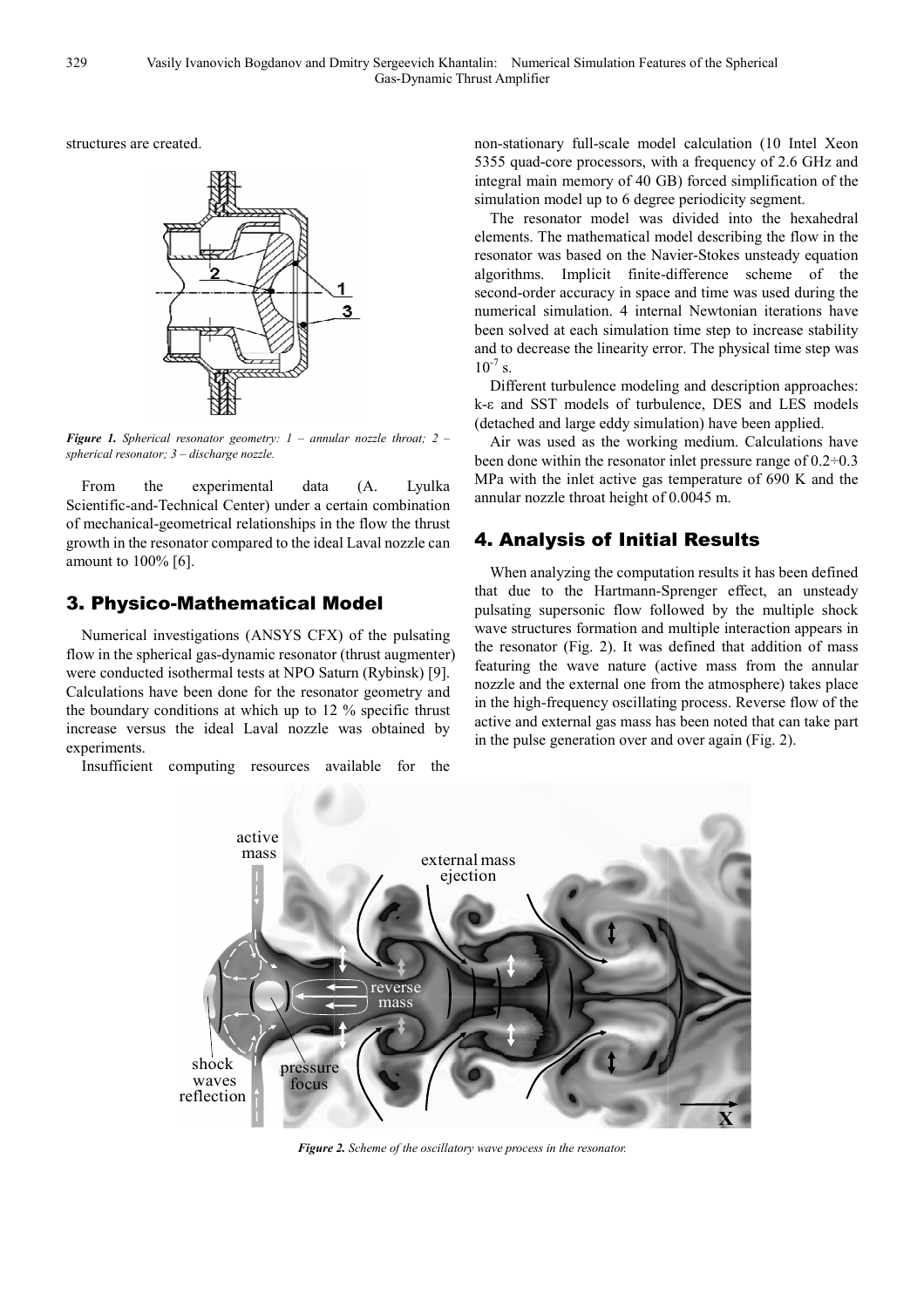

*Figure 3. Velocity distribution in the resonator main flow: on the left – theoretical model; on the right – typical distribution of velocity in the main flow obtained by numerical simulation.* 

The gas-dynamic phenomena resulting in the repeated mass addition: velocity distribution in the main flow similar to the velocity distribution in the sequential scheme of mass addition (Fig. 3), reverse flow of the cyclic and external gas, counter-rotational vortices in the semispherical cavity and the vortex evolving formations in the main flow capable of pulse generation have been detected in the simulated pulsating working process in the resonator.

Analysis of the initial calculation results shows that in case of using the considered approaches in turbulence modeling the calculated specific thrust values R<sub>specific</sub> are equal to the thrust of ideal nozzle with complete expansion. During the experimental studies of the resonator in the formulation equivalent to the calculations, the specific thrust growth above the ideal one that can amount to 12 % with low  $\pi_c$  was obtained (Fig. 4).



*Figure 4. Initial investigation results.* 

It should be noted that with the application of various approaches in turbulence modeling (k–ε, SST, DES and LES) a more close values of the resonator specific thrust have been obtained, mainly dependent on the active gas flow rate at the annular nozzle inlet. With the use of various turbulence models, the resonator thrust remains unchanged.

Anisotropic models resolve the non-stationary flow in the resonator more precisely in contrast to the vortex viscosity models, in case of flow pulsation due to the wave and vortex interaction. With the use of the isotropic vortex viscosity models, the flow pulsation was practically absent – the quasi-stationary supersonic jet flow was generated.

The difference between the experimental and calculated data defines the problem in modeling the high-nonstationary pulsating working processes.

The initial flow analysis performed in the gas-dynamic resonator showed that the propulsion performance of the resonator at various input values of the thermodynamic parameters and taking into account the hydraulic and shock-and-wave losses (up to 10 % in thrust) are close to the similar performance of an ideal nozzle with complete, i.e. one can make a conclusion on the thrust increase by  $\sim 10\%$  due to the mass addition. However, it should be mentioned once again that growth of the resonator thrust performance above the thrust of an ideal nozzle with complete expansion up to 100% [6, 7] (at optimum mechanical-geometrical relationships in the flow) has been also obtained during the experimental studies.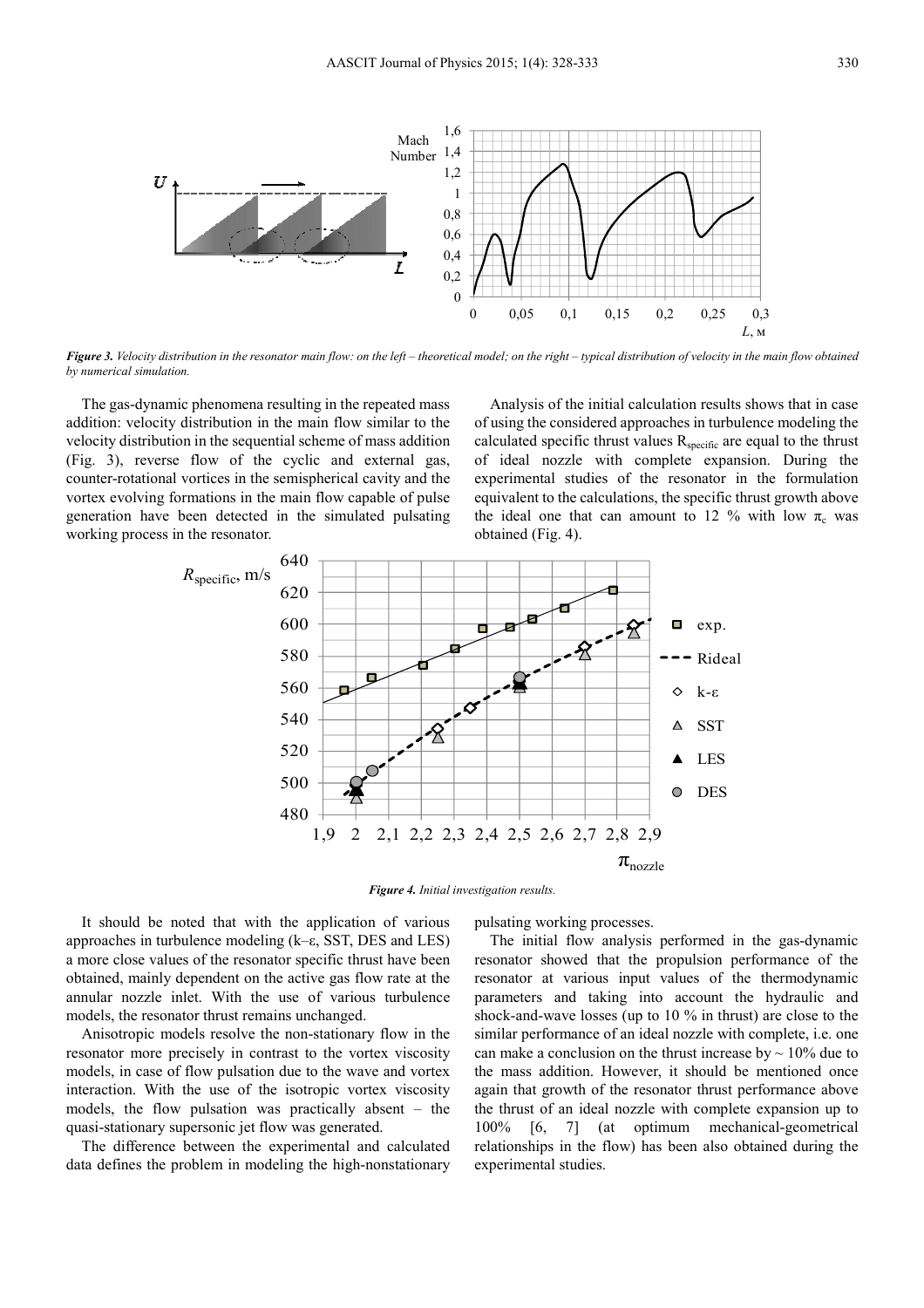### 5. Verification of the Numerical Method

Variation of the calculated data from the experimental ones enables to assume that the real physics (mass addition processes) resulting in the thrust increase during the numerical modeling of the nonstationary pulsating flow in the resonator are not completely described. That is why the used numerical techniques have been verified using the known analytically solved high-nonstationary gas dynamics tasks where there appear the mass addition effects and the effects of the extreme initial condition of the thermodynamic system (high pressure gradients).

The following test tasks have been selected:

- Comparison of pulse at the detonation products scatter in the air and vacuum in the infinite tube [1];
- Determination of the extreme air temperature value at the ultra-high diatomic gas compression [11].

Testing of applicable numerical method on the analytically solved tasks of high-nonstationary gas dynamics [10] showed that:

- 1. the pulse increase due to the mass addition during the detonation products scatter in the air over the computed impulse scatter in vacuum comprised 1.9, that makes 63 %, versus the analytical solution result;
- 2. when modeling the ultra-high air compression, the maximum temperature value attained behind the shock-wave front when it is reflected from the wall amounts to 2850 К, that makes 37% versus the analytical solution result.

This considerable disagreement of the results of two computing methods revealed the problem of getting the certainty results of high-nonstationary processes numerical investigation.

### 6. Analysis of New Investigation Results

To solve this problem of the possible improvement of the results, an in-depth analysis of the gas flow in the annular nozzle and at the resonator exit obtained by the initial calculation has been done.

The analysis demonstrated that:

- calculation time has a decisive impact on the result. With the calculation time increase the thrust R growth is observed (Fig. 5) followed by deceleration and relative stabilization (gas flow at the annular nozzle inlet remains unchanged and its average value is equal to the experimental one). Such thrust growth may be caused by the mass addition process intensification and its accumulation with the course of time. Absence of the result complete stabilization revealed the necessity of the calculation time increase.
- gas flow through the annular nozzle does not take place at the angle of 90° to the cavity axis, as it is provided by the flow path geometry, but with some deviation towards the exit ( $\sim$  by 3 $\degree$ ) that defines the appearance of the dynamic thrust component.

Based on the results of the analysis performed, in the new computation investigation the calculation time has been enlarged, the additional dynamic thrust component has been taken into account. The only difference of the initial calculation and new calculation consists in increase of time for simulation. To perform calculations, the DES model (requiring much lesser computing resources versus the LES approach) has been selected among the vortex-resolving turbulence models. Time spent for the new calculation comprised  $\sim$  5 months (time spent for the initial calculation was 1 month).



*Figure 5. Variation of the resonator thrust over time.*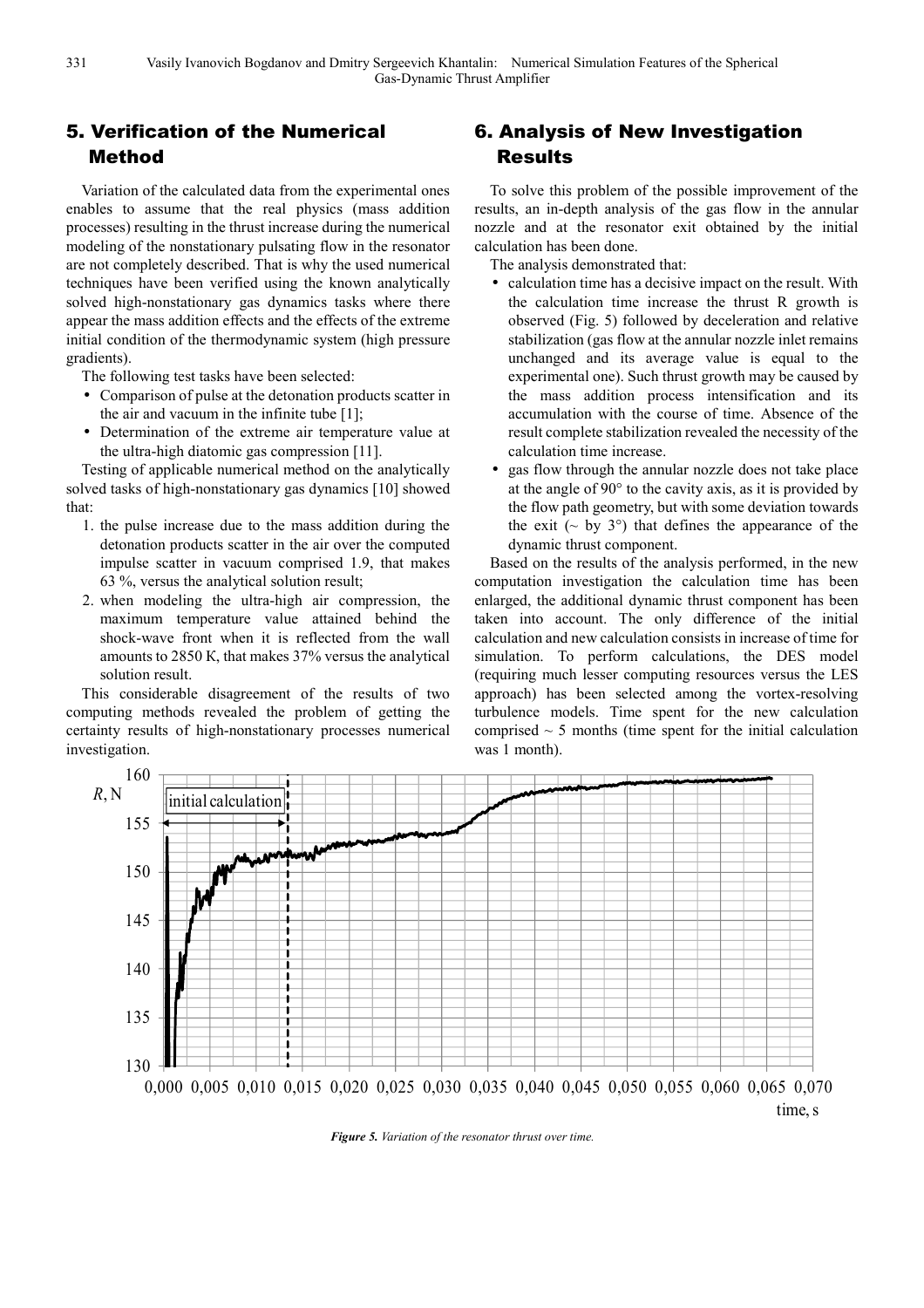

*Figure 6. New investigation results.* 

Analysis of the new results showed that:

- the calculation time increase created the 8 % resonator specific thrust growth (Fig. 6), compared to the initial calculation, due to a more intense addition of mass, featuring an unstable accumulative character. It should be noted that the experimental thrust has been obtained in a time equal to  $\sim$  1 minute. That is why much more computing time and, respectively, more powerful resources are required to perform calculations that will meet the experimental conditions;
- taking into account the dynamic thrust component has increased the specific thrust of the resonator by 4% (Fig. 6); to achieve the maximum thrust efficiency of the resonator it is worthwhile to consider optimization on the annular nozzle exit geometrical angle, for example, with the angles of 5°, 10°, 25° relative the vertical plane (to increase the dynamic thrust component); increase of this angle makes it possible to decrease the transverse dimensions of the resonator, being a critical parameter.
- increase of the calculation time and taking into account the dynamic thrust component in the annular nozzle produced the conformity of the calculation results with the experimental data. Total specific thrust augmentation comprised 12 %, non-convergence with the experiment comprised  $\sim$  2 %.

#### 7. Conclusions

- 1. Analysis of the calculations results showed that in an oscillatory working flow unstable in time mass addition occurs that increases thrust pulse of the resonator. It was found that the exact description of gas mass addition processes requires a sufficient long calculation time with small physical timescale and application of a vortex-resolving turbulent model (models of large or separated vortices).
- 2. During the calculation investigation of the resonator thrust-augmenting device (as well as the other pulsejet engine designs) it is necessary to perform the flow

analysis in its components (for example, the dynamic thrust component appearance in the annular nozzle) based on the first preliminary calculation results. To use more powerful (with the short-term memory of  $\sim$  3 TB) computation capacities (for example, for a long-term calculation in the full-scale scenario). When these conditions are met, adequate repeatability of calculation and experiment results can be provided.

3. To achieve the maximum thrust efficiency of the considered resonator, there is a good reason to consider its optimization to the annular nozzle exit geometrical angle, for example, with the angles of  $5^\circ$ ,  $10^\circ$ ,  $25^\circ$ relative the vertical plane (to increase the dynamic thrust component). Increase of this angle allows decreasing the transverse dimension of the resonator being a critical parameter.

#### References

- [1] F. A. Baum, L. P. Orlenko, K. P. Stanyukovich, and B. I. Shekhter, Detonation physics, Nauka, M., 1975.
- [2] O. I. Kudrin, A. V. Kvasnikov, V. N. Chelomey, Discovery No. 314, "Phenomenon of anomalously high thrust growth in gas ejection process with active pulsating jet," AN USSR Bulletin, No. 10, 1986.
- [3] V. I. Bogdanov, "Interaction of masses in the operating process of pulsejet engines as a means of increasing their thrust efficiency," [Text] // IFZh, vol. 79, No.3, 2006, pp. 85–90.
- [4] V. I. Bogdanov, "Application of the pulsating detonation working process in propulsive units," Izvestia RAN (Russian Academy of Sciences), Power generation, No. 2, 2007, pp. 76–82.
- [5] V. I. Bogdanov, "Pulse increase at mass interaction in an energy carrier," American Journal of Modern Physics, Science Publishing Group, 2013; 2(4): pp. 195–201, doi: 10.11648/j.ajmp.20130204.13.
- [6] A. I. Tarasov, V. A. Shchipakov, "Problems of gas-turbine pulse detonation engine," Aerospace engineering and technology, No. 9 (96), 2012, pp. 40–43.